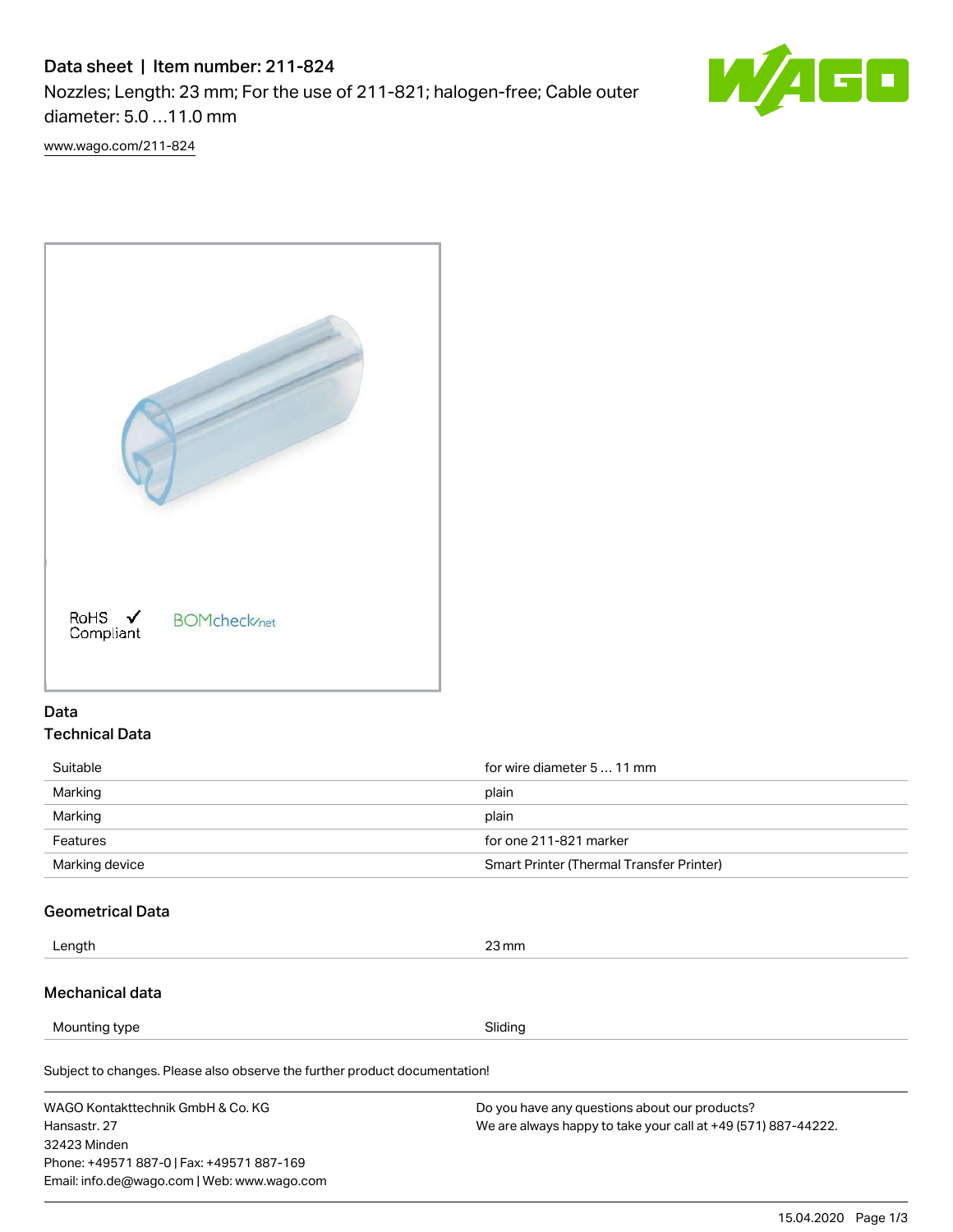

# Material Data

| Color                                                  | transparent      |
|--------------------------------------------------------|------------------|
| Material                                               | Polyurethane     |
| Halogen-free                                           | Yes              |
| Weight<br>the control of the control of the control of | 1.2 <sub>g</sub> |

#### Environmental Requirements

| Surrounding air (storage) temperature   | 540 °C     |
|-----------------------------------------|------------|
| Surrounding air (operating) temperature | $-4080 °C$ |
| Relative humidity                       | 40  80 %   |

### Commercial data

| Product Group      | 2 (Terminal Block Accessories) |
|--------------------|--------------------------------|
| Packaging type     | <b>BOX</b>                     |
| Country of origin  |                                |
| <b>GTIN</b>        | 4050821675020                  |
| Customs Tariff No. | 39269097900                    |

# Counterpart

## Compatible products

| Marking accessories |                                                                                               |                      |
|---------------------|-----------------------------------------------------------------------------------------------|----------------------|
| <b>CONTRACTORY</b>  | ltem no.: 211-821<br>Marker card; for Smart Printer; for use in nozzles; Length: 23 mm; white | www.wago.com/211-821 |

### Installation Notes

Subject to changes. Please also observe the further product documentation!

WAGO Kontakttechnik GmbH & Co. KG Hansastr. 27 32423 Minden Phone: +49571 887-0 | Fax: +49571 887-169 Email: info.de@wago.com | Web: www.wago.com

Do you have any questions about our products? We are always happy to take your call at +49 (571) 887-44222.